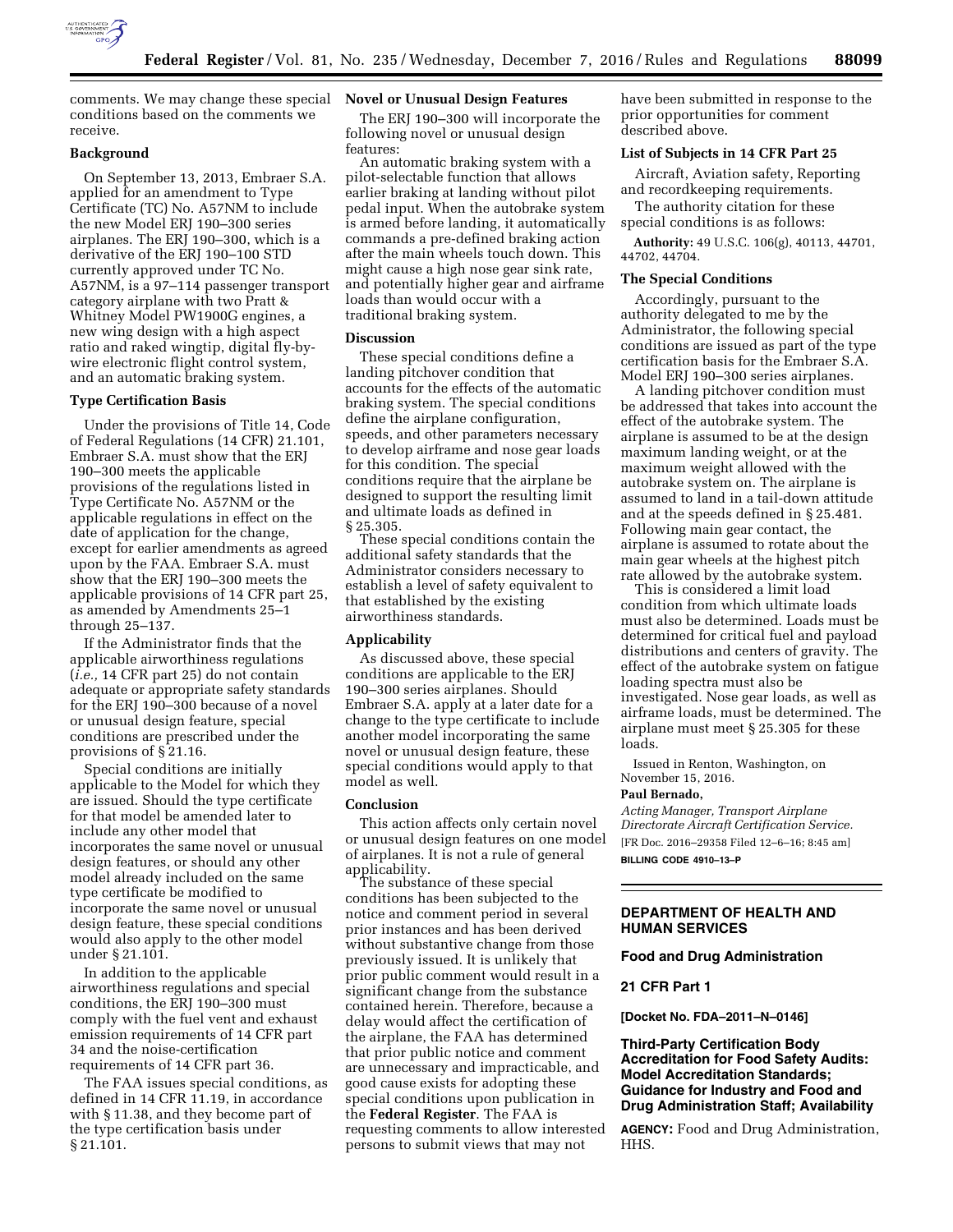#### **ACTION:** Notification of availability.

**SUMMARY:** The Food and Drug Administration (FDA or we) is announcing the availability of a guidance for industry and FDA staff entitled ''Third-Party Certification Body Accreditation for Food Safety Audits: Model Accreditation Standards.'' The guidance contains FDA recommendations on third-party certification body qualifications for accreditation to conduct food safety audits and to issue food and/or facility certifications under an FDA program required by the FDA Food Safety Modernization Act (FSMA). The guidance is intended to describe the standards for accreditation of thirdparty certification bodies as required under the final rule entitled ''Accreditation of Third-Party Certification Bodies to Conduct Food Safety Audits and to Issue Certifications.'' In addition, this guidance discusses specific clauses of ISO/IEC 17021: 2015 and industry practice that are currently being used by third-party certification bodies and that FDA recommends accreditation bodies consider as a model when making accreditation decisions.

**DATES:** Submit either electronic or written comments on FDA guidances at any time.

**ADDRESSES:** You may submit comments as follows:

#### *Electronic Submissions*

Submit electronic comments in the following way:

• *Federal eRulemaking Portal: [http://](http://www.regulations.gov)  [www.regulations.gov.](http://www.regulations.gov)* Follow the instructions for submitting comments. Comments submitted electronically, including attachments, to *[http://](http://www.regulations.gov) [www.regulations.gov](http://www.regulations.gov)* will be posted to the docket unchanged. Because your comment will be made public, you are solely responsible for ensuring that your comment does not include any confidential information that you or a third party may not wish to be posted, such as medical information, your or anyone else's Social Security number, or confidential business information, such as a manufacturing process. Please note that if you include your name, contact information, or other information that identifies you in the body of your comments, that information will be posted on *[http://www.regulations.gov.](http://www.regulations.gov)* 

• If you want to submit a comment with confidential information that you do not wish to be made available to the public, submit the comment as a written/paper submission and in the manner detailed (see ''Written/Paper Submissions'' and ''Instructions'').

## *Written/Paper Submissions*

Submit written/paper submissions as follows:

• *Mail/Hand delivery/Courier (for written/paper submissions):* Division of Dockets Management (HFA–305), Food and Drug Administration, 5630 Fishers Lane, Rm. 1061, Rockville, MD 20852.

• For written/paper comments submitted to the Division of Dockets Management, FDA will post your comment, as well as any attachments, except for information submitted, marked and identified, as confidential, if submitted as detailed in ''Instructions.''

*Instructions:* All submissions received must include the Docket No. FDA– 2011–N–0146 for ''Third-Party Certification Body Accreditation for Food Safety Audits: Model Accreditation Standards; Guidance for Industry and Food and Drug Administration Staff.'' Received comments will be placed in the docket and, except for those submitted as ''Confidential Submissions,'' publicly viewable at *<http://www.regulations.gov>* or at the Division of Dockets Management between 9 a.m. and 4 p.m., Monday through Friday.

• Confidential Submissions—To submit a comment with confidential information that you do not wish to be made publicly available, submit your comments only as a written/paper submission. You should submit two copies total. One copy will include the information you claim to be confidential with a heading or cover note that states ''THIS DOCUMENT CONTAINS CONFIDENTIAL INFORMATION.'' The Agency will review this copy, including the claimed confidential information, in its consideration of comments. The second copy, which will have the claimed confidential information redacted/blacked out, will be available for public viewing and posted on *[http://](http://www.regulations.gov)  [www.regulations.gov.](http://www.regulations.gov)* Submit both copies to the Division of Dockets Management. If you do not wish your name and contact information to be made publicly available, you can provide this information on the cover sheet and not in the body of your comments and you must identify this information as ''confidential.'' Any information marked as ''confidential'' will not be disclosed except in accordance with 21 CFR 10.20 and other applicable disclosure law. For more information about FDA's posting of comments to public dockets, see 80 FR 56469, September 18, 2015, or access the information at: *[http://www.fda.gov/](http://www.fda.gov/regulatoryinformation/dockets/default.htm)  [regulatoryinformation/dockets/](http://www.fda.gov/regulatoryinformation/dockets/default.htm)  [default.htm.](http://www.fda.gov/regulatoryinformation/dockets/default.htm)* 

*Docket:* For access to the docket to read background documents or the electronic and written/paper comments received, go to *[http://](http://www.regulations.gov) [www.regulations.gov](http://www.regulations.gov)* and insert the docket number, found in brackets in the heading of this document, into the ''Search'' box and follow the prompts and/or go to the Division of Dockets Management, 5630 Fishers Lane, Rm. 1061, Rockville, MD 20852.

Submit written requests for single copies of the guidance to the Center for Food Safety and Applied Nutrition (HFS–300), Food and Drug Administration, 5001 Campus Dr., College Park, MD 20740. Send two selfaddressed adhesive labels to assist that office in processing your request. See the **SUPPLEMENTARY INFORMATION** section for electronic access to the guidance.

### **FOR FURTHER INFORMATION CONTACT:**

Charlotte A. Christin, Center for Food Safety and Applied Nutrition, Food and Drug Administration, 10903 New Hampshire Ave., Silver Spring, MD 20993, 301–796–7526.

## **SUPPLEMENTARY INFORMATION:**

#### **I. Background**

We are announcing the availability of a guidance for industry and FDA staff entitled ''Third-Party Certification Body Accreditation for Food Safety Audits: Model Accreditation Standards.'' We are issuing this guidance consistent with our good guidance practices regulation (21 CFR 10.115). The guidance represents the current thinking of FDA on this topic. It does not establish any rights for any person and is not binding on FDA or the public. You can use an alternative approach if it satisfies the requirements of the applicable statutes and regulations.

In the **Federal Register** of July 24, 2015 (80 FR 44137), we made available a draft guidance entitled ''Draft Guidance for Industry and Food and Drug Administration Staff: Third-Party Auditor/Certification Body Accreditation for Food Safety Audits: Model Accreditation Standards'' and gave interested parties an opportunity to submit comments by October 7, 2015, for us to consider before beginning work on the final version of the guidance. Section 808 of the Federal Food, Drug, and Cosmetic Act (the FD&C Act) (21 U.S.C. 384d) was added by FSMA and directs FDA to establish a program for the recognition of accreditation bodies that accredit third-party certification bodies to conduct food safety audits and to issue food and/or facility certifications that FDA may use in certain circumstances to facilitate the entry of foods presented for import.